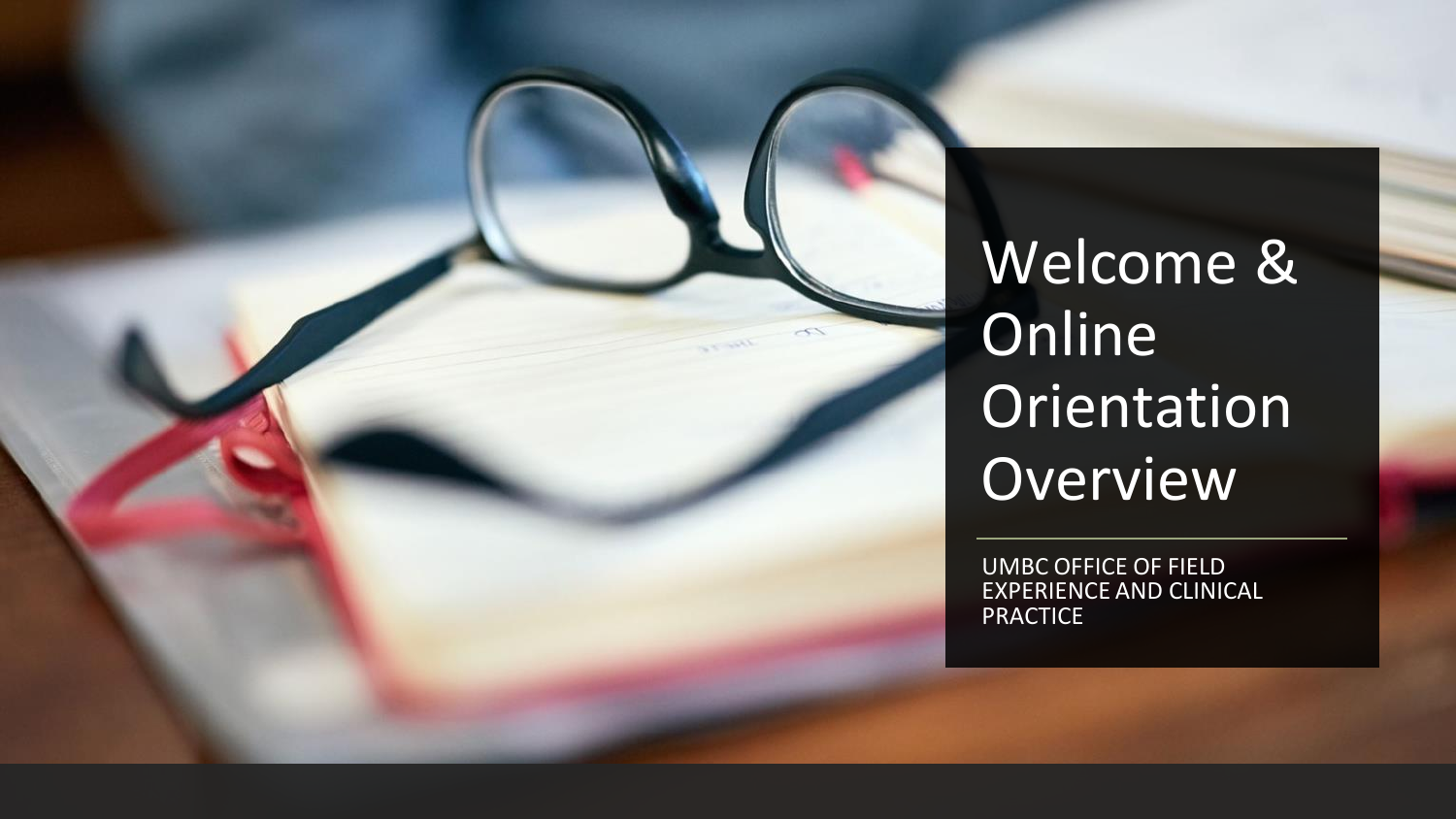We promise:

To consider the unique needs of each placement and to work individually with you and within MSDE guidelines to be sure interns have a Pathway that leads to certification.

We ask:

- for grace and understanding
- for communication (even when it's hard)

### COVID-19 Overview

We know SY20-21 will be a unique year full of opportunities and challenges. The unknown can be scary. We believe if we focus on what we know we can work together to create a cooperative, communicative, and professional environment where we can all learn and grow. Flexibility will be key!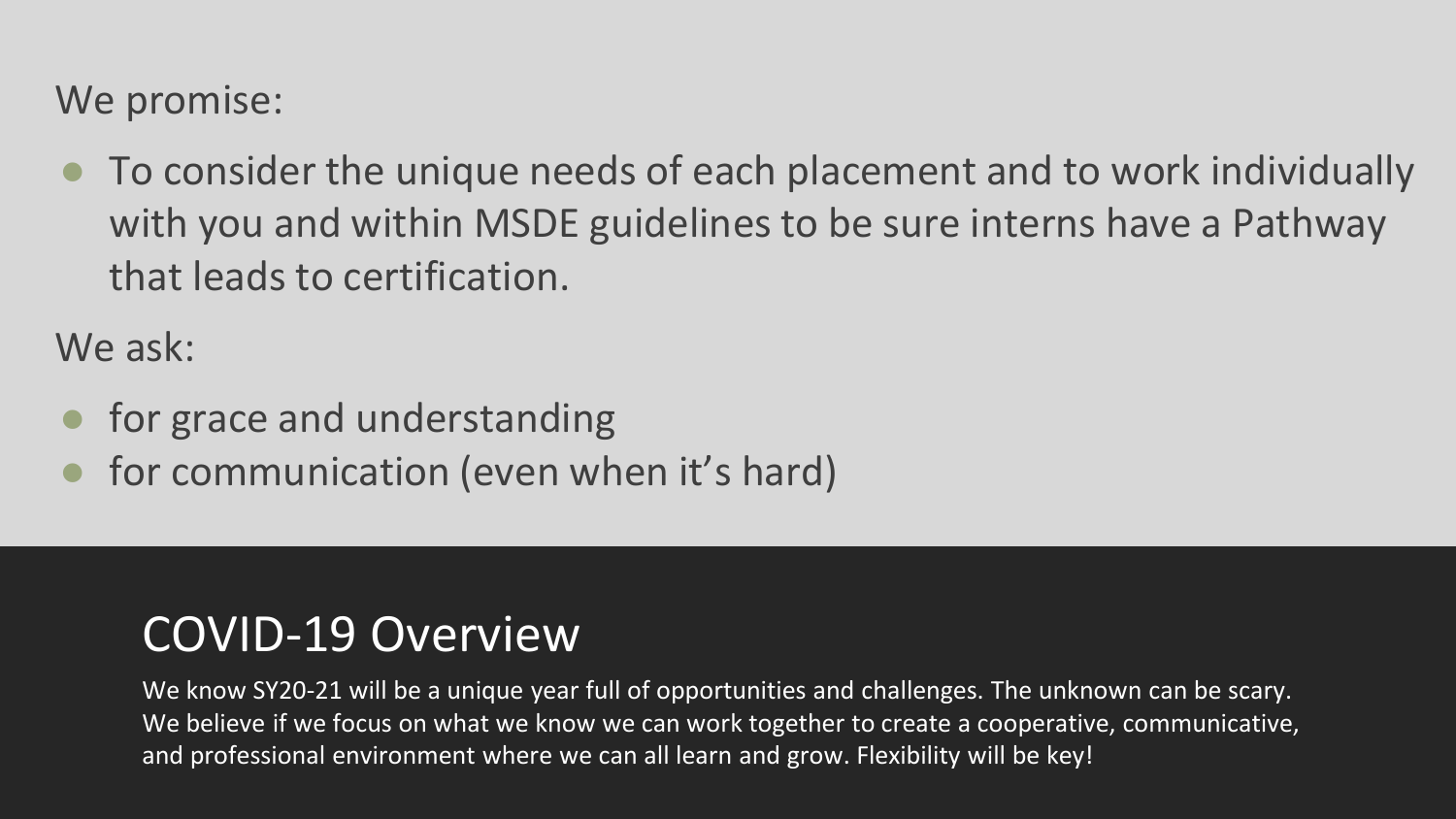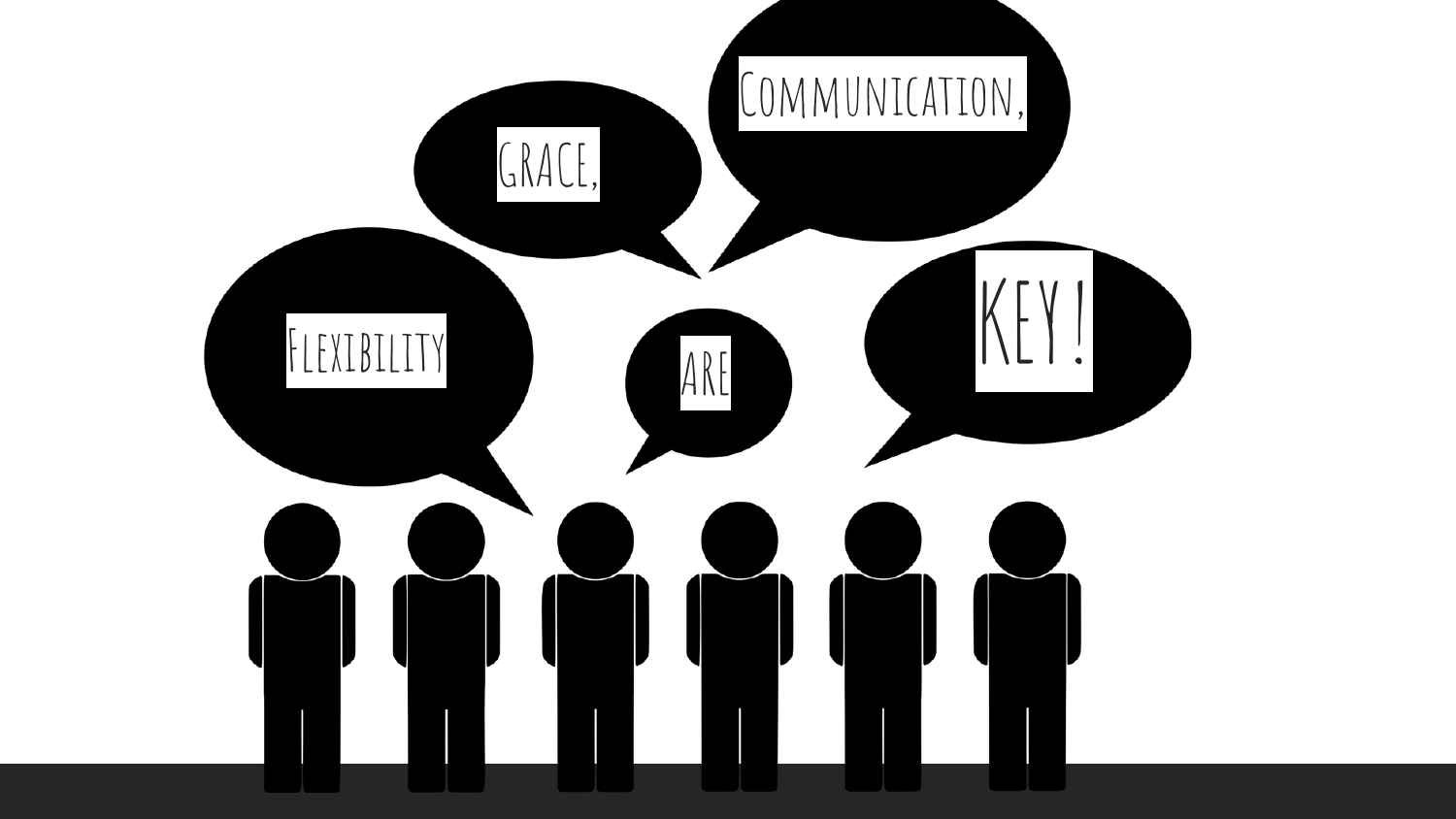# Roles and Expectations (p. 7)

| <b>Role</b>                                | <b>Employed by</b> | <b>Function</b>                                                                                                                                                                                                                                                                     |  |
|--------------------------------------------|--------------------|-------------------------------------------------------------------------------------------------------------------------------------------------------------------------------------------------------------------------------------------------------------------------------------|--|
| Mentor                                     | School             | Provides daily coaching, feedback and support as well as<br>evaluation.                                                                                                                                                                                                             |  |
| Supervisor                                 | <b>UMBC</b>        | Visit 3 times each phase to provide coaching, feedback, and<br>evaluations. Regularly reviews and gives feedback in log.                                                                                                                                                            |  |
| <b>Site Coordinator</b>                    | School             | Primary point of contact and support for questions about intern<br>opportunities and mentor issues in the building and district.<br>Interns placed outside of PDS network schools do no have a site<br>coordinator unless that school has a partnership with another<br>university. |  |
| Liaison                                    | <b>UMBC</b>        | Primary point of contact for questions and concerns related to the<br>internship processes and procedures--see notification email for<br>your assigned liaison or email pds@umbc.edu to find out who<br>yours is                                                                    |  |
| Admin, ESOL, Special Ed<br><b>Teachers</b> | School             | Get to know the support people in your building who can provide<br>coaching and resources for supporting all students!                                                                                                                                                              |  |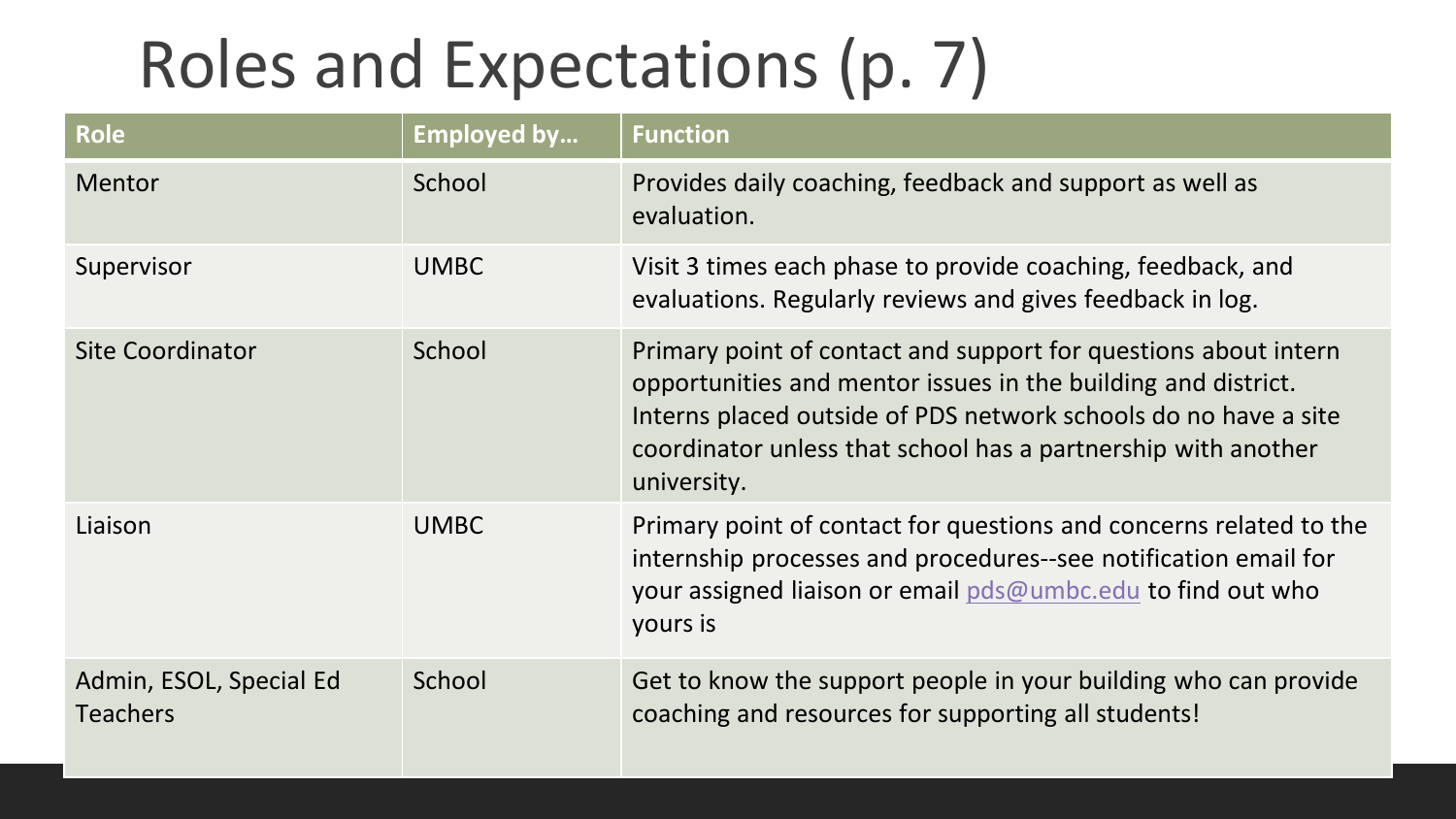Phase 1 (p.8)

#### **Brick and Mortar (Physically in School)**



❑25 day minimum

- ❑1-2 days a week throughout the semester (even after 25 days is reached)
- ❑Full teacher contract day
- ❑Follow UMBC calendar for holidays

#### **Virtual School (e-Learning)**



❑Develop Internship Interaction Plan with mentor, share with supervisor. ❑Work the agreed upon hours

❑Follow UMBC calendar for holidays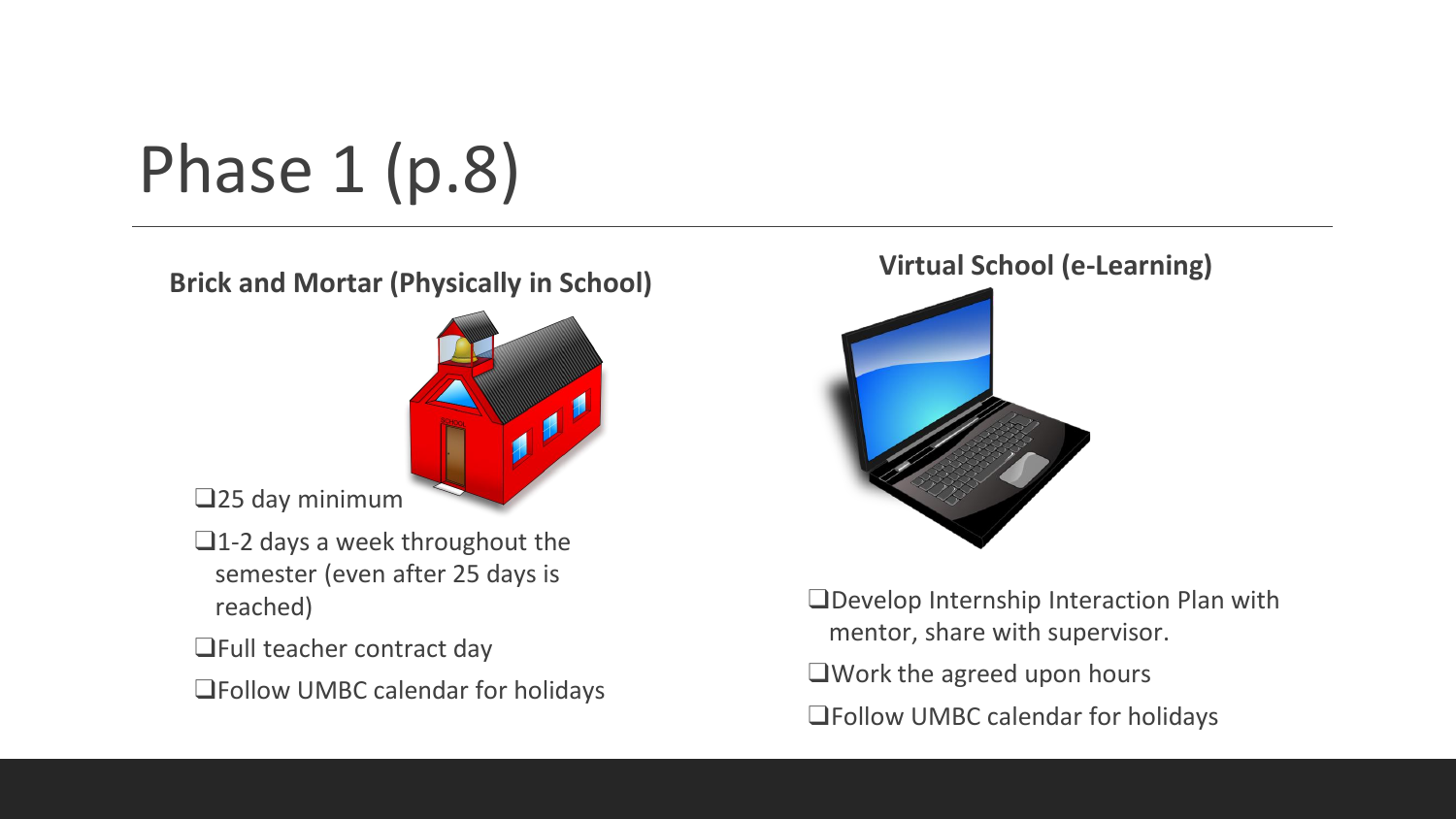| Sample Internship Schedule                           |                                                                                                                                                                               |                                                                                                   |                                                                                       |                                                                                                              |               |
|------------------------------------------------------|-------------------------------------------------------------------------------------------------------------------------------------------------------------------------------|---------------------------------------------------------------------------------------------------|---------------------------------------------------------------------------------------|--------------------------------------------------------------------------------------------------------------|---------------|
|                                                      | Monday                                                                                                                                                                        | <b>Tuesday</b>                                                                                    | Wednesday                                                                             | <b>Thursday</b>                                                                                              | <b>Friday</b> |
| <b>Morning</b>                                       | $7:45-8:30$<br>Office hours<br>with students<br>who need help<br>8:30-9:30<br>Google Meet<br>with class<br>9:30-10:30<br>Google Meet<br>with class<br>10:30-11:30<br>Planning |                                                                                                   | 7:45-10:45<br>Team<br>planning,<br>school PD,<br>and<br>asynchronous<br>planning time | 8:30-9:30<br>Google Meet<br>with class<br>9:30-10:30<br>Google Meet<br>with class<br>10:30-11:30<br>Planning |               |
| Afternoon                                            | 3 hr 45 min                                                                                                                                                                   | $1:00-1:45$<br>Small groups<br>with students<br>$1:45-2:15$<br>Meet with<br>mentor<br>1 hr 15 min | 3 hrs                                                                                 | 3 hrs                                                                                                        |               |
| with students                                        | Planning/Meetings/Asynchronous Interaction                                                                                                                                    |                                                                                                   | 5 hr 30 min                                                                           |                                                                                                              |               |
| 5 hr 30 min<br><b>Synchronous Time with Students</b> |                                                                                                                                                                               |                                                                                                   |                                                                                       |                                                                                                              |               |

Create a schedule

journal with your supervisor.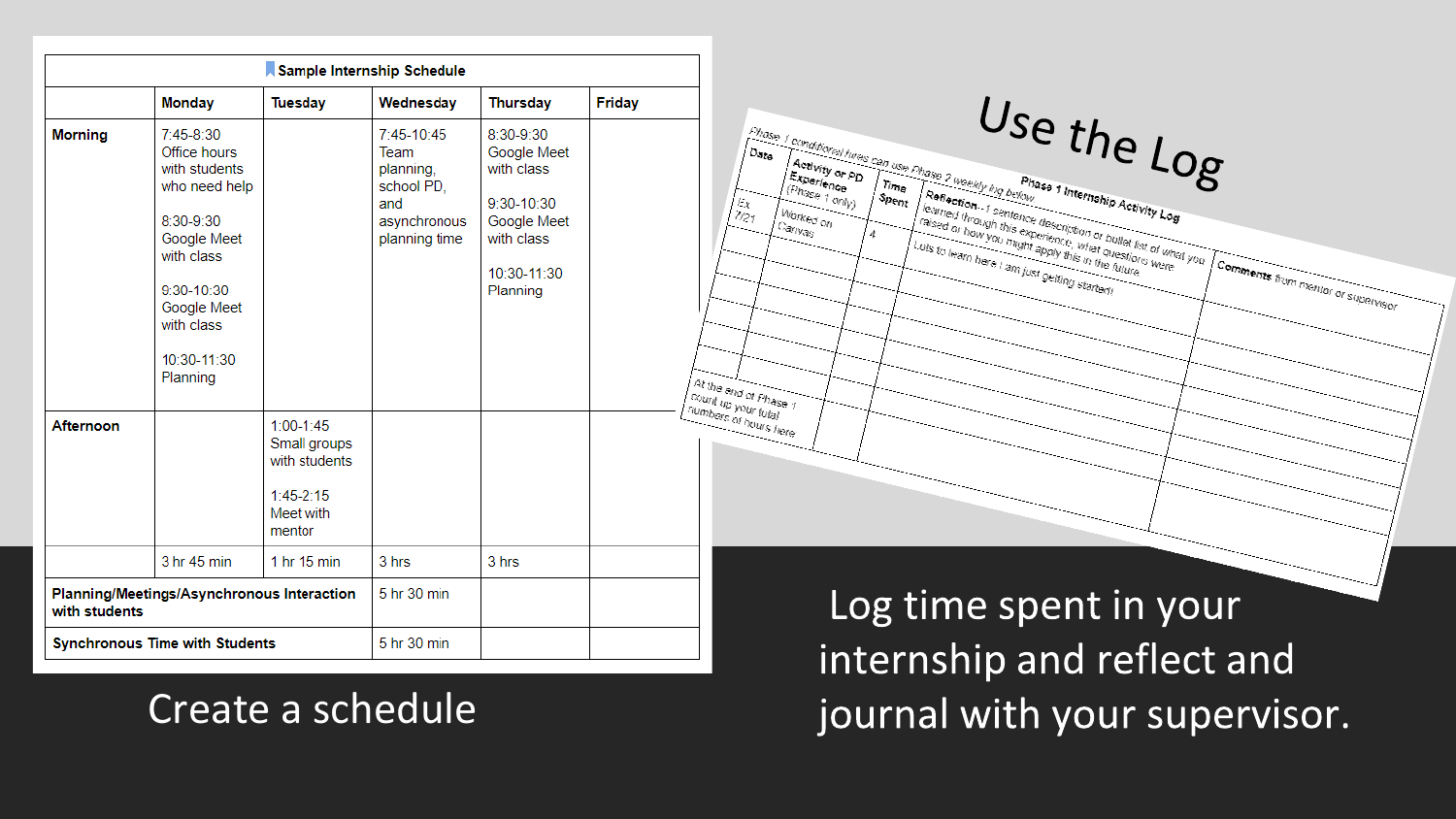# Phase 2 (p.9-10)

❑75 day minimum (SP21) 80 days (FA20)

- ❑Full teacher contract day every day-virtual **or** brick and mortar do what the teachers are doing!
- ❑Follow district calendar for holiday. SP20 P2 interns start immediately after winter break!
- ❑Gradually take over full teaching responsibilities (p. 10)--flexible based on readiness of interns and demands of mentor schedule
- ❑Mark your time using the Internship Activity Log

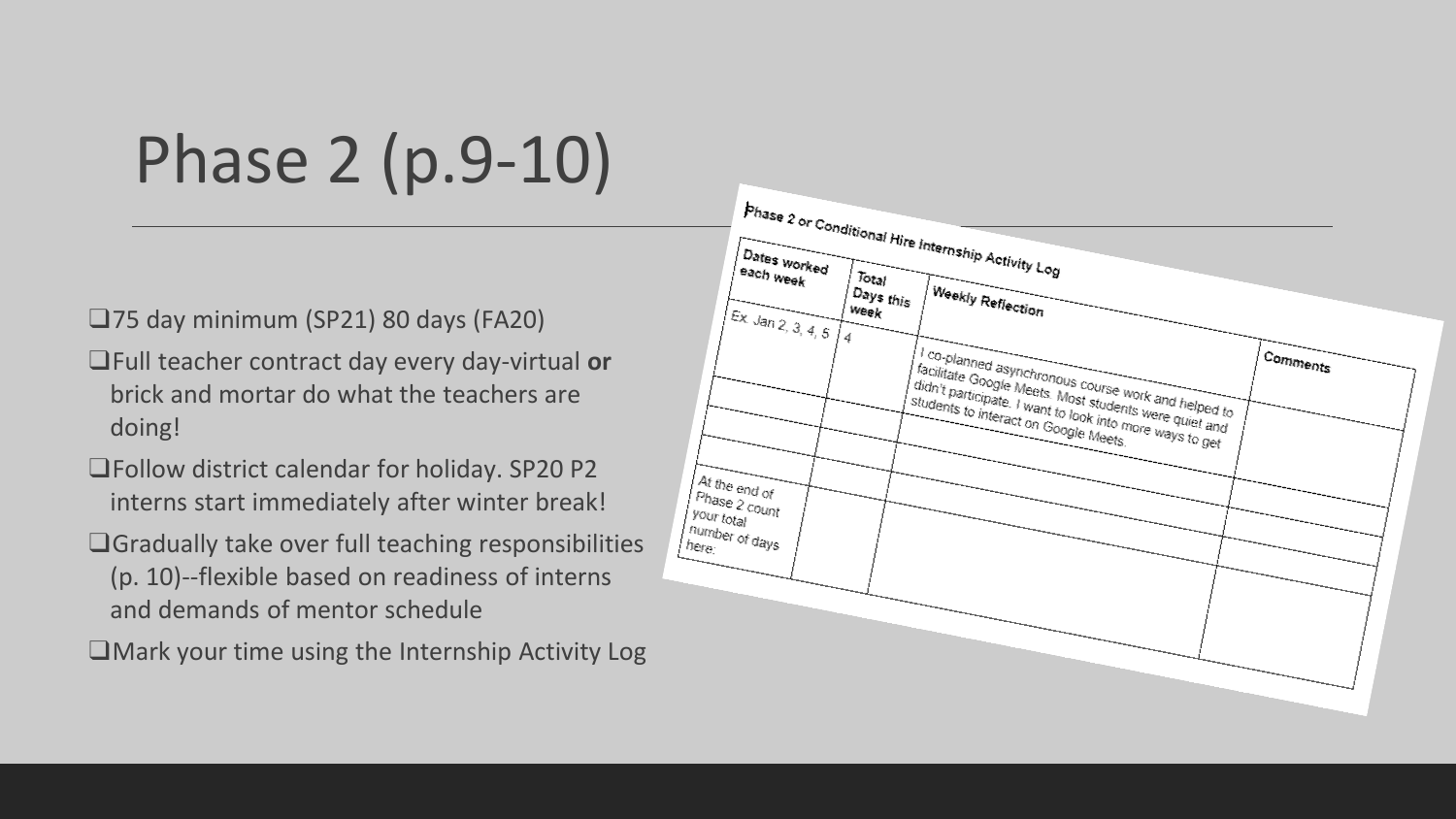## Visit & **Observation** Timeline (pg. 17)

- Virtual Meetings
- Observe Google Meets
- Lesson Plans
- Tour Virtual Classrooms
- Review of Log & Reflections
- Provide Feedback

|                            |                                                                                                                               | Phase 1                                                                                      |                                                                                                                                                                                          | Phase 2                                                                                                           |                                                                                                                                                                                                                                              |                                                                                                                                                                                                       |
|----------------------------|-------------------------------------------------------------------------------------------------------------------------------|----------------------------------------------------------------------------------------------|------------------------------------------------------------------------------------------------------------------------------------------------------------------------------------------|-------------------------------------------------------------------------------------------------------------------|----------------------------------------------------------------------------------------------------------------------------------------------------------------------------------------------------------------------------------------------|-------------------------------------------------------------------------------------------------------------------------------------------------------------------------------------------------------|
|                            | Visit 1<br>All 3 stakeholders<br>meet together                                                                                | Visit 2                                                                                      | Visit 3<br>All 3 stakeholders<br>meet together                                                                                                                                           | Visit 1                                                                                                           | Visit 2<br>All 3 stakeholders<br>meet together.                                                                                                                                                                                              | Visit 3<br>All 3 stakeholders<br>meet together                                                                                                                                                        |
| Fall Start<br>Spring Start | September<br>Jan                                                                                                              | October<br>Feb                                                                               | <b>Dec</b><br>April-May                                                                                                                                                                  | Jan-Feb<br>Sep                                                                                                    | Feb-Mar<br>Oct                                                                                                                                                                                                                               | April-May<br><b>Dec</b>                                                                                                                                                                               |
| Supervisor                 | Visit $11 +$<br>approve and<br>upload Intern<br>Interaction Plan<br>Review of<br>assessment tools<br>and expectations         | Google Meet<br>observation 1.2<br>+ feedback<br>Split rotation:<br>Meet with both<br>mentors | Full observation<br>$1.3*** + feedback$<br>(upload to STAR<br>1.34)<br>Phase 1<br>Summative<br>$\bullet$ STAR 1.3<br>$\bullet$ SPA 1.3*<br>· Phase 1 Exit<br>Survey                      | Google Meet<br>observation<br>$21+$<br>feedback<br>Disposition<br>Survey                                          | Full Observation<br>$2.2*** + feedback$<br>(upload to STAR 2.2)<br>Phase 2 Benchmark<br>$\bullet$ STAR 2.2<br>$\bullet$ SPA 2.2*<br>• Is the intern set up<br>for successful<br>completion? If not.<br>contact the<br>program and<br>QEECP** | Full Observation<br>$2.3*** + feedback$<br>(upload to STAR 2.3)<br>Phase 2 Summative<br>$\bullet$ STAR 2.3<br>$\bullet$ SPA 2.3*                                                                      |
| Mentor                     | Review of<br>assessment tools<br>and expectations                                                                             | Observation<br>Only<br>Split rotation:<br>Meet with new<br>mentor                            | Observation<br>Phase 1<br>Summative<br>$\bullet$ STAR 1.3<br>$\bullet$ SPA 1.3*<br>· Phase 1 Exit<br>Survey<br>· Phase 1<br>Observation<br>Feedback                                      | Observation<br>Only<br>Disposition<br>Survey                                                                      | Observation<br>Phase 2 Benchmark<br>$\bullet$ STAR 2.2<br>$\bullet$ SPA 2.2*<br>• Is the intern set up<br>for successful<br>completion? If not.<br>contact the<br>program and<br>QEECR**                                                     | Observation<br>Phase 2 Summative<br>$\bullet$ STAR 2.3<br>$\bullet$ SPA 2.3*<br>$\bullet$ Phase 2<br>Observation<br>Feedback                                                                          |
| Intern                     | Plan & Teach<br>Review of<br>assessment tools<br>Lesson<br>and expectations<br>Review<br>Supervisor and<br>mentor<br>feedback |                                                                                              | Plan & Teach<br>Lesson<br>Phase 1<br>Reflection<br>$\bullet$ STAR 1.3<br>$\bullet$ SPA 1.3*<br>· Upload<br>Internship<br>Activity Log<br>Review<br>Supervisor &<br>Mentor P1<br>feedback | Plan & Teach<br>Lesson<br>Disposition<br>Survey<br>Review<br>Disposition<br>surveys and<br>supervisor<br>feedback | Plan & Teach Lesson<br>Phase 2 Benchmark<br>STAR 2.2<br>SPA 2.2*<br>Review Supervisor<br>& Mentor feedback.<br>If you have any<br>concerns, contact<br>program and<br>QFECP**.                                                               | Plan & Teach Lesson<br>Phase 2 Reflection<br>STAR 2.3<br>٠<br>SPA 2.3*<br>$\bullet$<br>· Upload<br>Internship<br>Activity Log<br>Review Supervisor<br>& Mentor P2<br>feedback for areas<br>for growth |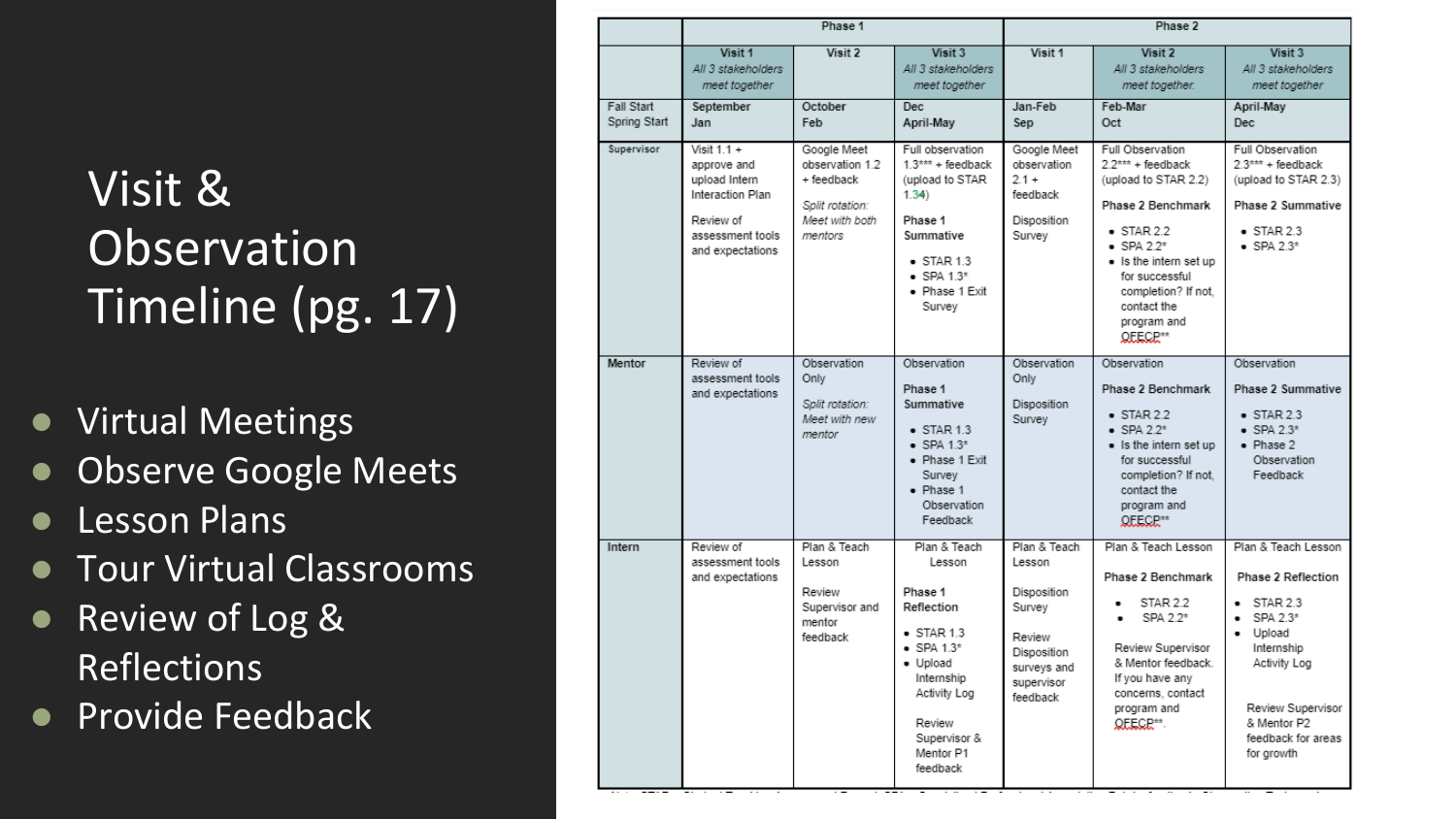## Other Policies and Expectations

#### Disposition Survey (p. 28-29)

- Mentors, supervisors, and interns will complete a Disposition Survey after visit 2.1.
- Assessment soft skills
- All interns expected to meet or exceed expectations for all dispositions by January.
	- If not, an action plan may be put into place to support the intern in cultivating these dispositions.

#### Attendance and teacher hours (p. 30-33)

- Attend as planned for P1 and everyday for P2 with no personal day
- If an intern is too sick to safely be in school or has some other emergency, he/she/they should…
	- Contact mentor in manner mutually agreed on ahead of time (email, text or call)
	- Prepare sub plans for the mentor to teach (if the intern was planning to teach that day)
	- Plan to make up day/s.

#### **\*COVID procedure TBD by districts and UMBC-please check your email for updates.**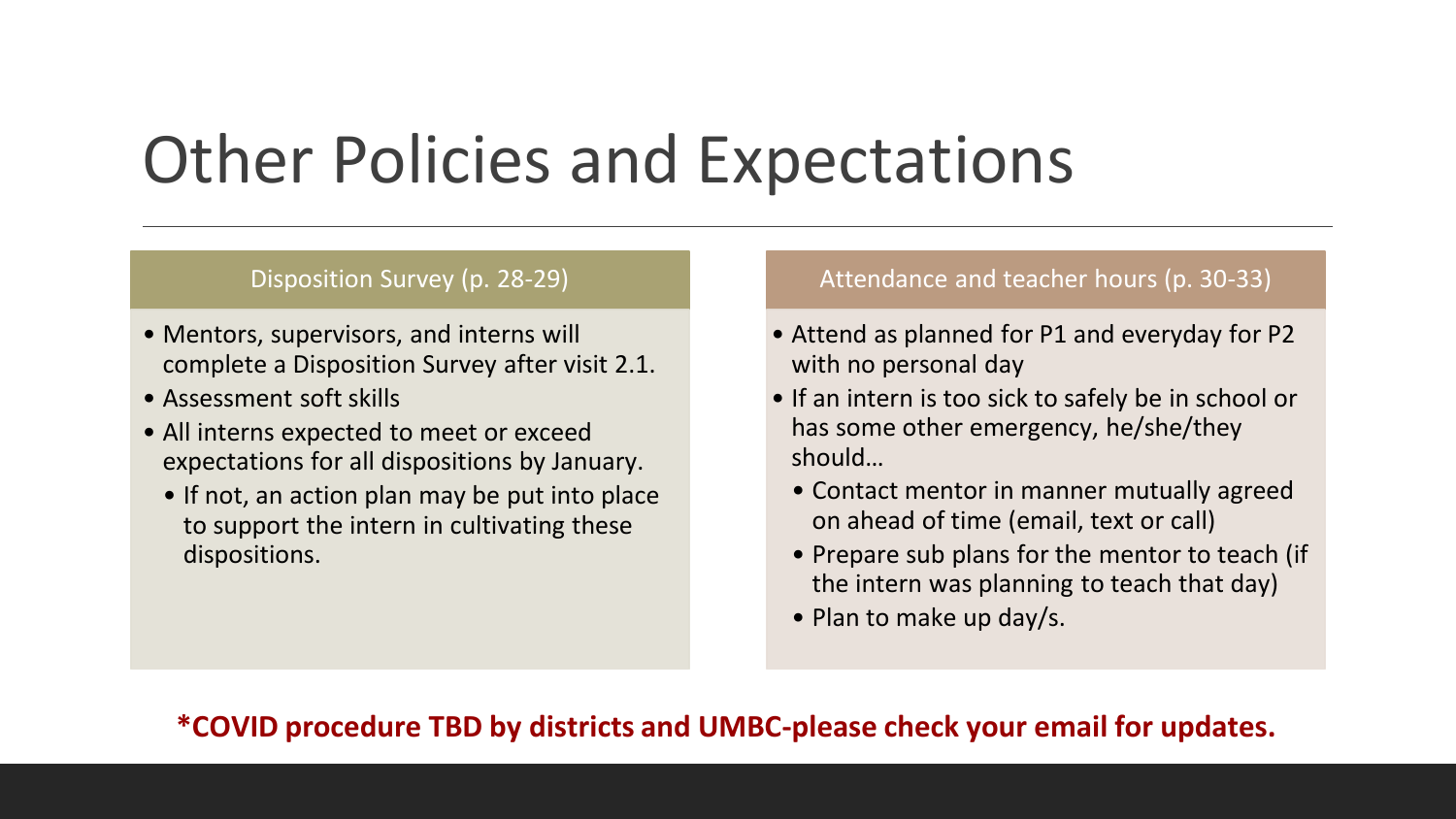## Also read…

Other Policies and Expectations (p. 30-33)

Program-specific policies and expectations: See program handbook distributed at Orientation.

#### If there is a problem (p. 26)...

- Teaching is not for everyone and the internship can be challenging for many.
- Interns and mentors are not alone when facing challenges
- Please reach out to your supervisor, liaison, advisor, and/or program director if you have any problems or concerns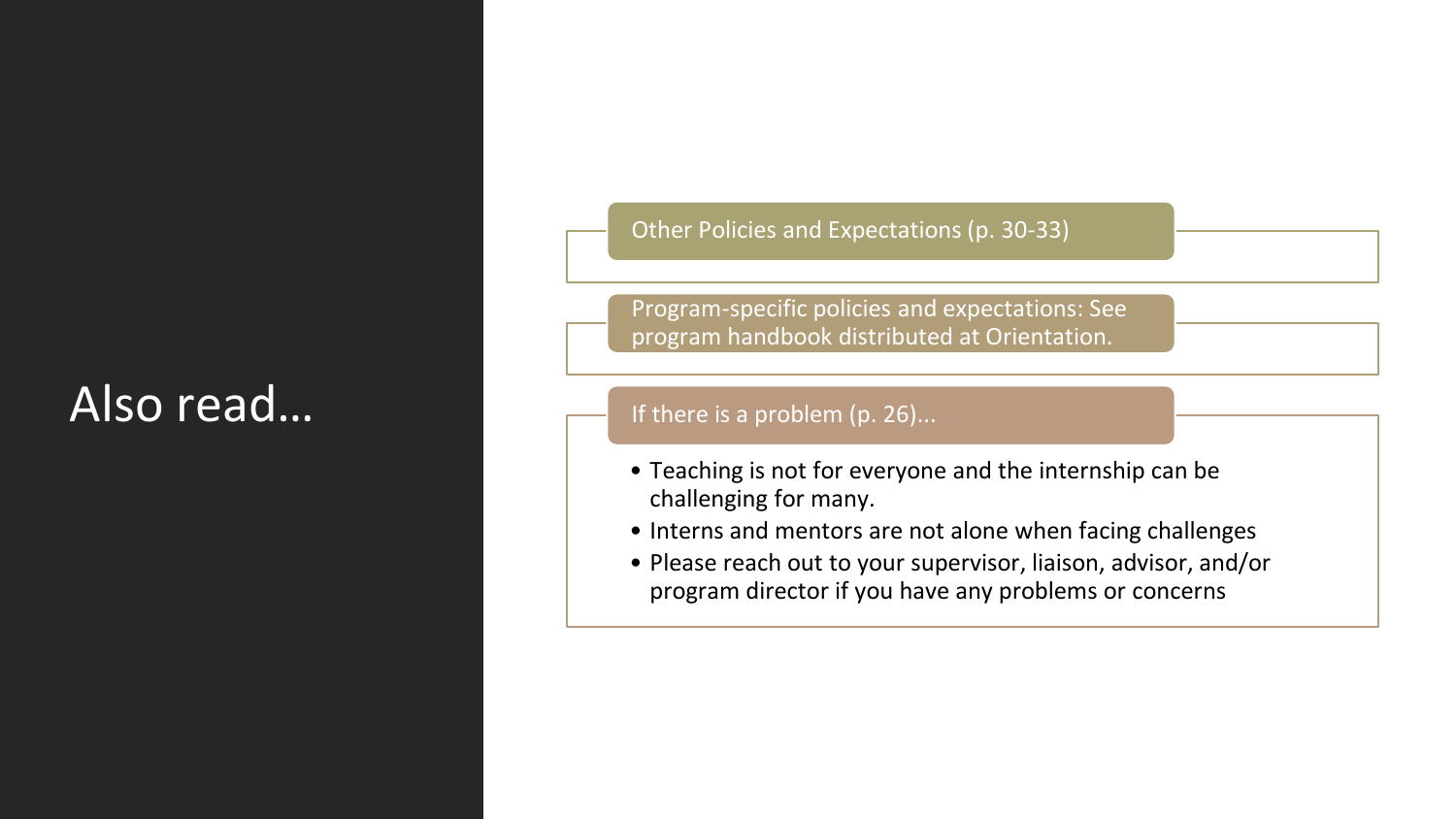# Contact Info (p.6)



Please contact us if you need us!

- Questions, concerns, and support for teaching and internship problems--Your assigned liaison and supervisor--see notification email
- General internship questions--[pds@umbc.edu](mailto:support--pds@umbc.edu)
- Tk20 support--[education@umbc.edu](mailto:education@umbc.edu)